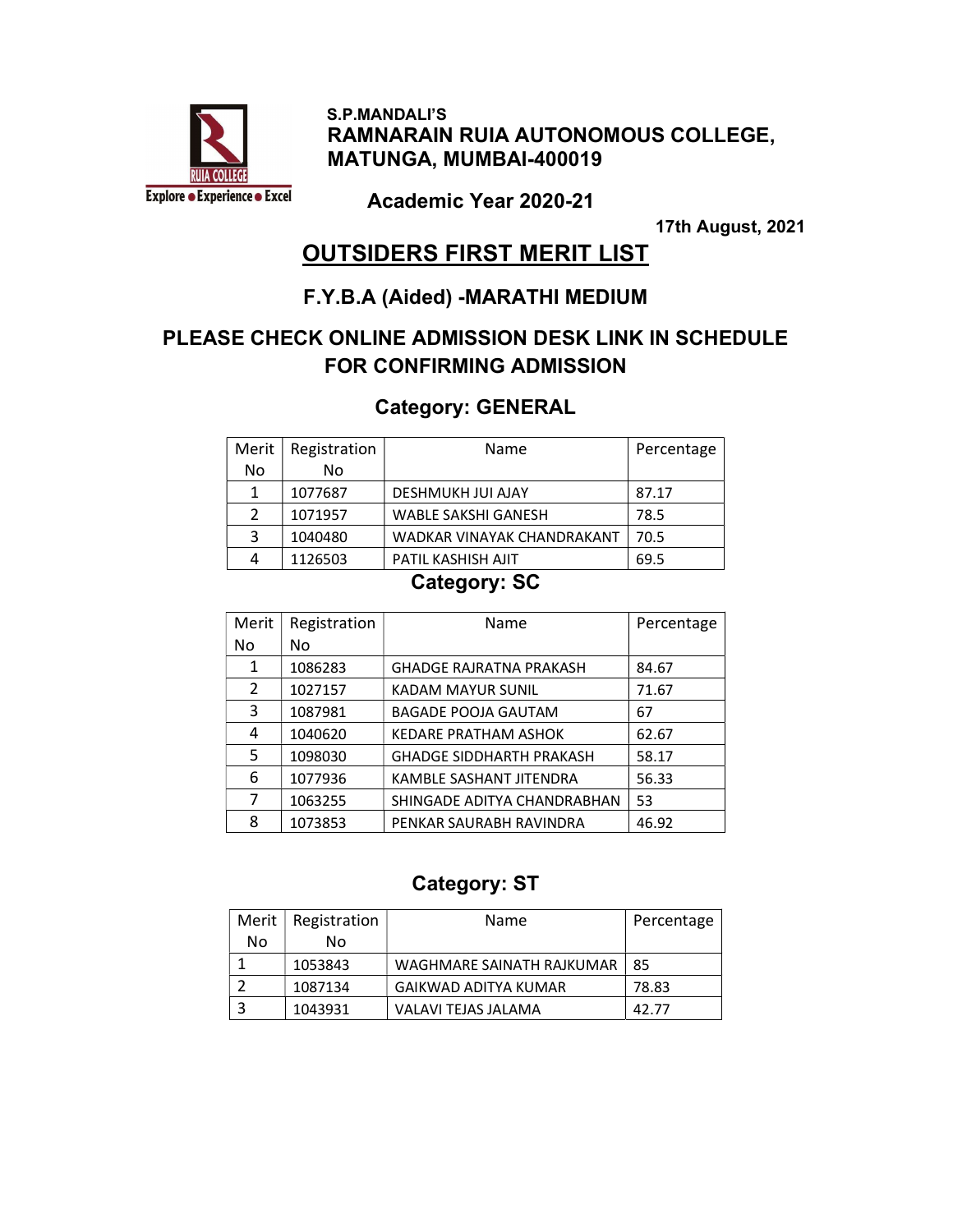## Category: NT B

|    | Merit   Registration | Name                     | Percentage |
|----|----------------------|--------------------------|------------|
| No | N٥                   |                          |            |
|    | 1038041              | <b>KATE GAURI SUHAS</b>  | 80.83      |
|    | 1069703              | SHINDE PRANIT SACHIN     | 75.33      |
|    | 1074632              | DABHOLKAR SWAPNALI SUNIL | 54.31      |

## Category: NT C

|    | Merit   Registration   Name |                             | Percentage |
|----|-----------------------------|-----------------------------|------------|
| No | Nο                          |                             |            |
|    | 1060682                     | SURNAR PRIYA RAMDAS   86.83 |            |

## Category: NT D

| No | Merit   Registration<br>Nο | Name                             | Percentage |
|----|----------------------------|----------------------------------|------------|
| 1  | 1028849                    | <b>GARKAL GEETANJALI BHAGWAT</b> | 86.17      |

### Category: SBC

|    | Merit   Registration | Name                        | Percentage |
|----|----------------------|-----------------------------|------------|
| No | N٥                   |                             |            |
|    | 1072955              | NIJAI SRUSHTI VINOD   84.67 |            |
|    |                      |                             |            |

### Category: EWS

|    | Merit   Registration | Name                          | Percentage |
|----|----------------------|-------------------------------|------------|
| No | Nο                   |                               |            |
|    | 1092134              | SAWANT PRIYANKA MILIND   87.5 |            |

## Category: OBC

| Merit | Registration | Name                          | Percentage |
|-------|--------------|-------------------------------|------------|
| No    | No           |                               |            |
| 1     | 1124262      | TAMHANKAR VAIBHAV RAVINDRA    | 79.83      |
| 2     | 1032341      | SHINDE AADESH RAJENDRA        | 76.67      |
| 3     | 1125270      | KONEKAR AKSHATA MANGESH       | 74.83      |
| 4     | 1092557      | <b>GORE SARVESH PRABHAKAR</b> | 74.33      |